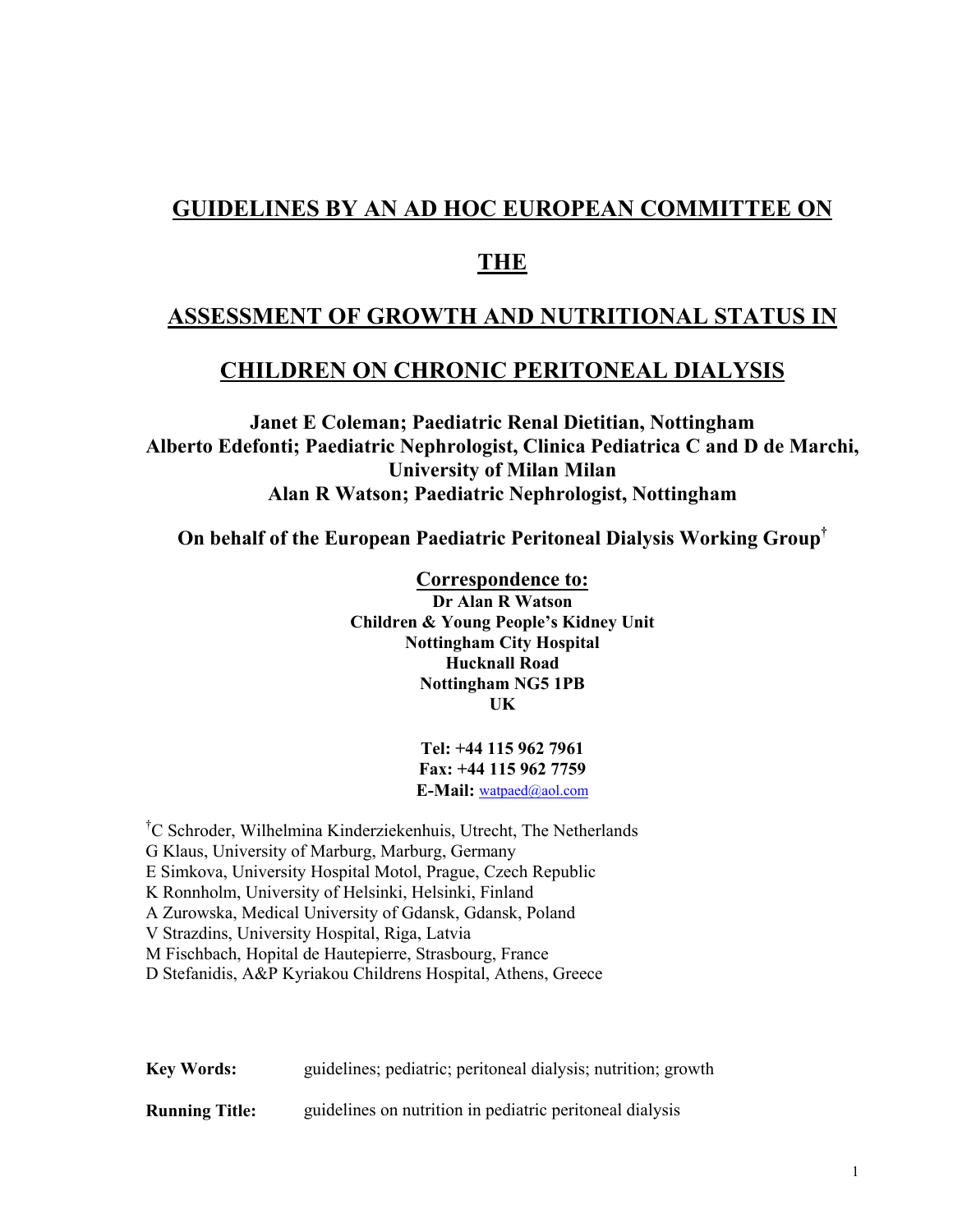#### **Abstract**

If children are to thrive and grow on chronic peritoneal dialysis (CPD) they require close attention to their nutritional needs with dietetic support being an essential part of the multidisciplinary team approach. This paper offers a practical approach to the assessment of growth and nutritional status in children on CPD with a combined medical and dietetic strategy.

 The nutritional status of each child should be evaluated prior to commencing CPD and at regular intervals thereafter. Anthropometric measurements, particularly weight, length and head circumference should be measured and plotted so that growth velocity can be calculated. Clinical assessment of children should be combined with regular dietary assessments which can be with 3 day dietary diaries or by dietary recall in clinic by an experienced dietitian. Nutrient intakes should be computer analysed and reference made to national guidelines. The nutritional prescription will also consider the dialysis prescription along with biochemical and haematological data as well as relevant medications (phosphate binders, iron and micronutrient supplements and diuretics).

 Each child will have individualised nutritional requirements and these should be given by the oral route whenever possible. Failure to meet nutritional intakes or maintain an adequate growth velocity may necessitate the early introduction of enteral feeding via the gastrostomy or nasogastric route. The family and team members must be fully engaged in such decisions with age-related normal weaning, feeding and eating skills being encouraged in infants. Nutritional supplements in use are listed.

 Evidence is accumulating that intensive nutritional support and adequate dialysis clearances in pre-pubertal CPD patients promote normal and even enhanced growth without the need for recombinant human growth hormone. Adequate dietetic time is essential to provide this support.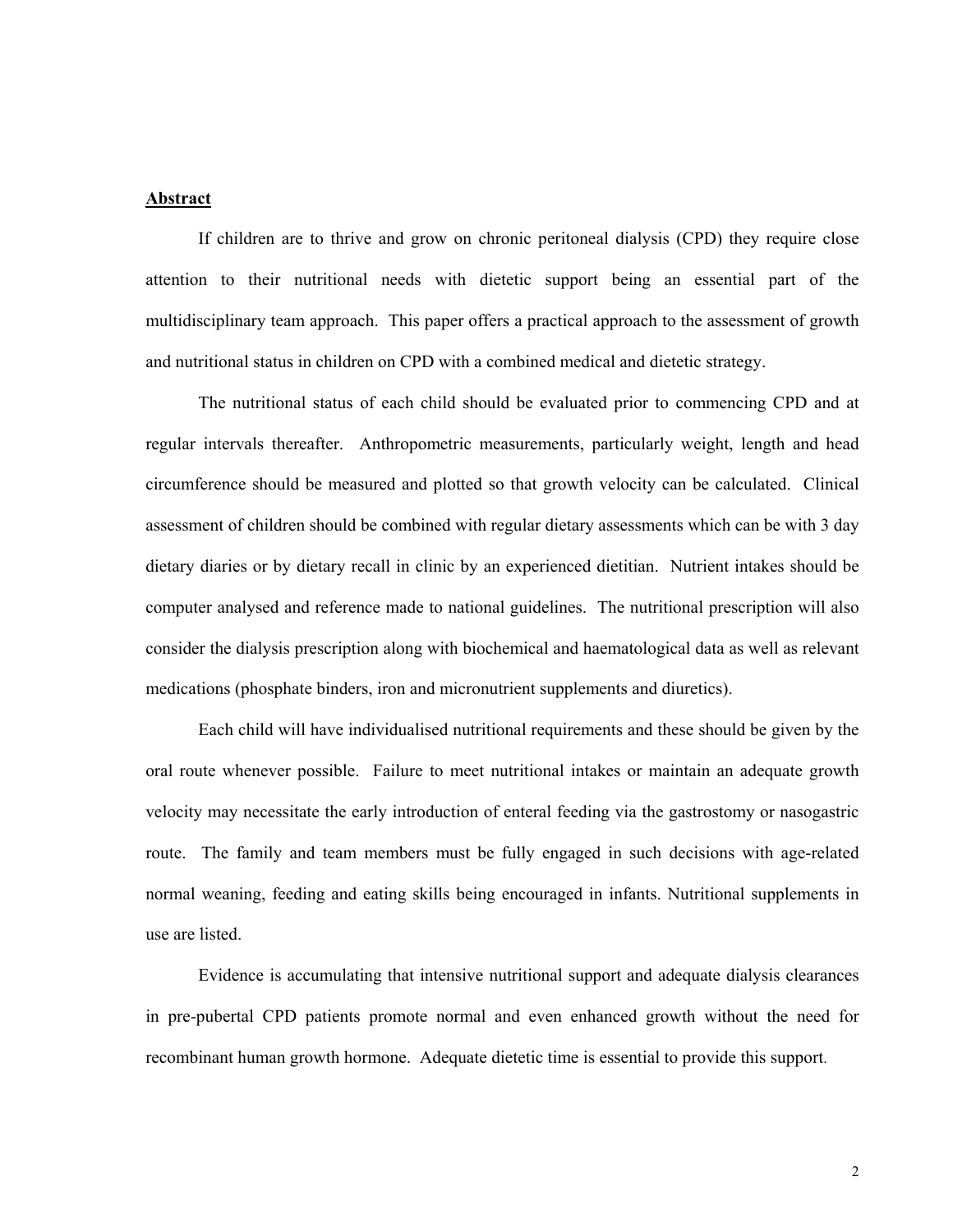Nutritional assessment and dietetic support is an essential part of the multidisciplinary team approach for children and families on chronic peritoneal dialysis (CPD). This is especially true during infancy where nutritional support via an enteral feeding route is often required<sup>1</sup>.

Children on CPD require frequent nutritional assessment and dietary prescription alongside the prescription of dialysis and medications. Such advice should meet individualised nutritional requirements to maintain nutritional status and promote growth, prevent the build-up of waste products and metabolic abnormalities in accordance with biochemical parameters and should satisfy individual psychosocial needs<sup>2,3</sup>. Assessment by a paediatric renal dietitian is crucial for the close and frequent supervision that is required to monitor and maintain qualitative standards of care for each child because of the changing needs for growth and development<sup>4</sup>.

The European Paediatric Peritoneal Working Group was established in 1999 by paediatric nephrologists with a major interest in peritoneal dialysis<sup>5</sup>. These guidelines were initiated and discussed at meetings of the group and developed through seven drafts by e-mail discussion with the principle authors, one of whom is a senior paediatric renal dietitian (JC). The guidelines are evidence and opinion-based incorporating the cumulative clinical experience of the group members and relevant literature. They are intended as a practical approach to the assessment of growth and nutritional status in children on CPD with a combined medical and dietetic strategy.

## **A. Nutritional Assessment** (Table 1)

- 1) Clinical staff will assess the nutritional status of individual children with an initial evaluation prior to commencing CPD.
- 2) Further evaluations should take place at clinic visits
	- i) minimum of monthly for infants and children  $\leq$  yrs
	- ii) minimum 2-monthly for older children.
- 3) Re-evaluation during ward admissions, particularly during peritonitis episodes
- 4) Telephone contact at home should be available for each family in between ward and clinic visits. $4$
- 5) A visit to home and school/nursery with other team members is beneficial to evaluate the practicalities of treatment.

## **B. Anthropometry**

- 1) The reliable assessment of growth requires staff who have received training in the use of appropriate measuring techniques and equipment. Measurements should be plotted on reference growth charts for healthy children at baseline and clinic visits thereafter.
- 2) *Weight\** Infants should be weighed in the nude (monthly) Older children should be weighed in light clothing without shoes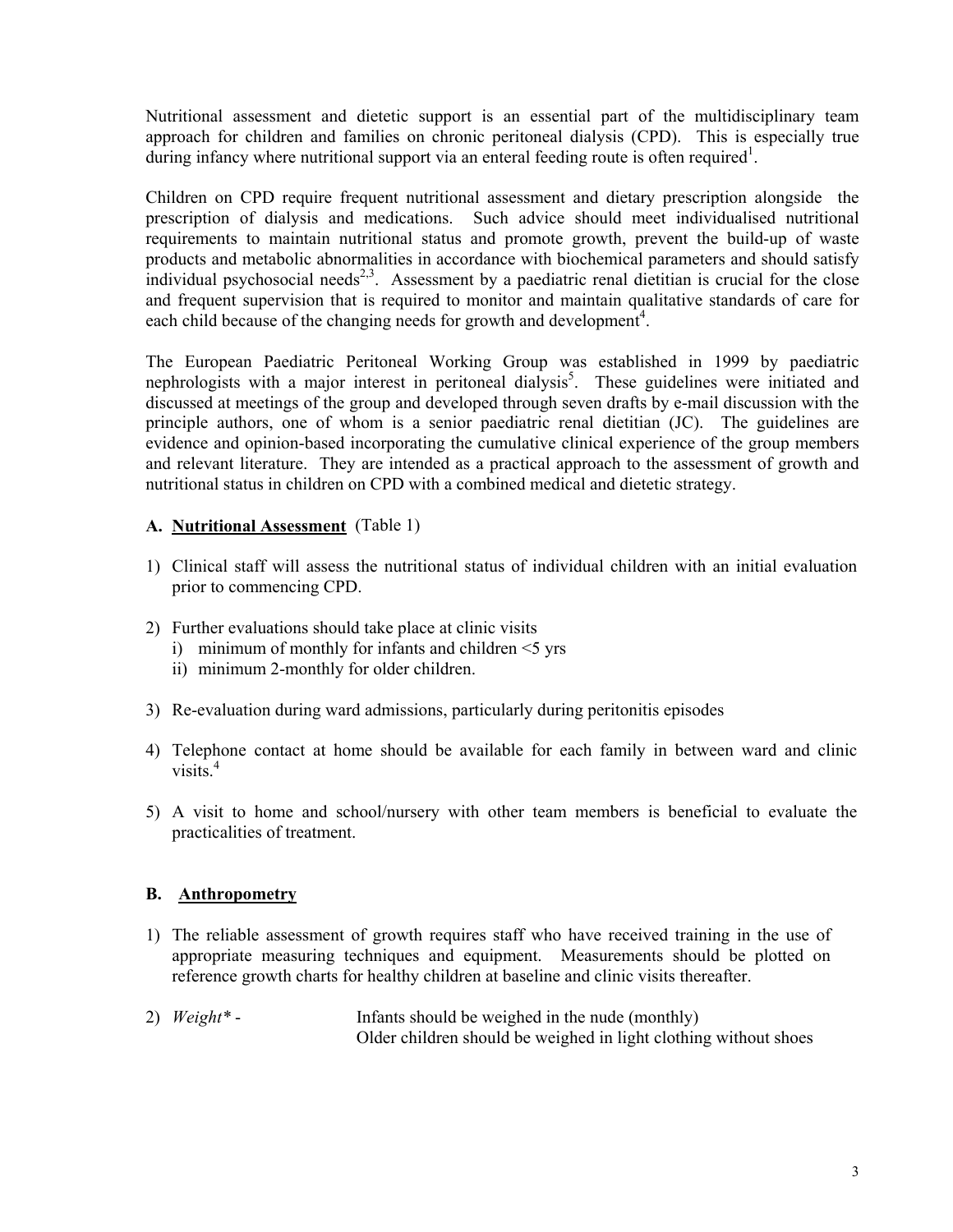|    | 3) Supine Length $*$ -  | Recommended up to the age of 2-3 years on a flat surface (Note<br>that change in height difference between recumbent length and<br>standing height is $\sim$ 2.5cm) |
|----|-------------------------|---------------------------------------------------------------------------------------------------------------------------------------------------------------------|
|    | 4) Standing Height -    | Taken without shoes, with the child standing with heels and back<br>in contact with an upright wall using a height stadiometer                                      |
|    | 5) Head circumference - | Measured using a non-stretchable measuring tape for children up<br>to 2 years of age                                                                                |
|    |                         | 6) Mid-arm circumference Ensure measurement in same arm (non-dominant) with a non-<br>stretchable measuring tape. (Record to nearest $0.1 \text{cm}^{3,6}$ )        |
| 7) | Skin-fold thickness -   | Not popular with children and has poor reproducibility in routine<br>clinical usage.                                                                                |
|    | 8) Height velocity -    | Calculated and plotted over a yearly period                                                                                                                         |
|    | 9) Body Mass Index -    | Wt (kg)/Ht $(m^2)^7$                                                                                                                                                |
|    | $10)$ Bone age -        | Checked annually usually using single AP film of hand and wrist                                                                                                     |

Standard deviation scores (SDS) relative to age or height (in case of severe growth retardation) must be used when calculating BMI, height, weight, height velocity, mid-arm circumference and skinfold thicknesses.

 $SDS =$  [patients actual value] – value of 50th percentile for controls/ Standard deviation of control subjects

Computer packages are available or reference can be made to appropriate tables<sup>3,6</sup>.

\* For premature infants - correct for gestational age, up to 2 years of age, on growth chart

## **C. Clinical/Physical Examination**

The clinical and physical examination combined with the nutritional assessment and monitoring techniques all form part of a paediatric assessment which encompasses many of the following parameters.

## 1) Clinical observations:

- i) Change in appetite
- ii) Gastrointestinal problems such as nausea, vomiting, diarrhoea, constipation
- iii) In infants: gagging, swallowing difficulties and inability to chew solids
- iv) Energy levels and activity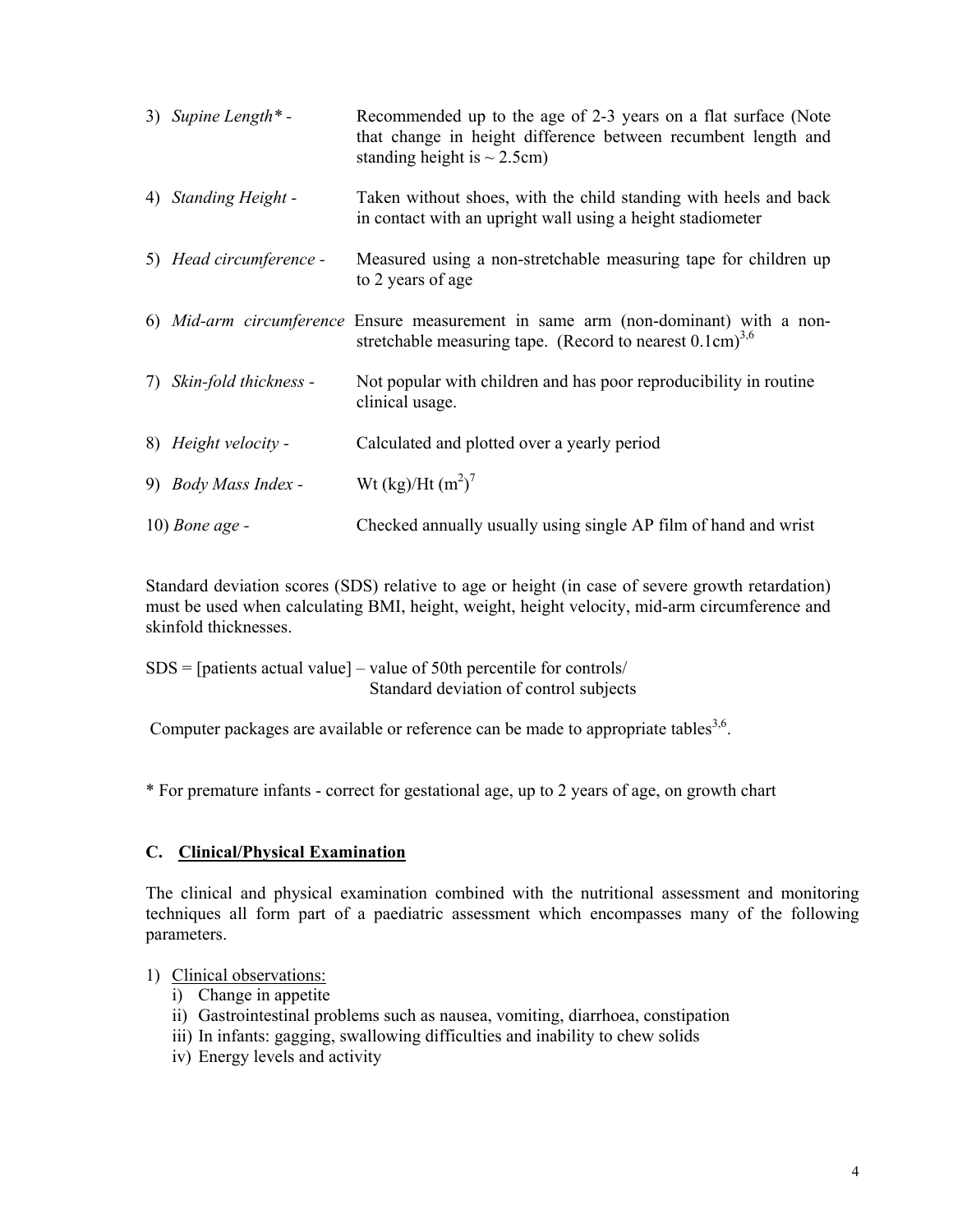- 2) Physical observations:
	- i) Condition of hair, teeth, tongue, skin, nails, breath
	- ii) Impression of the preservation or wasting of fat or protein mass
	- iii) Oedema
	- iv) Blood pressure
- 3) Measurements of:
	- i) Urine output for residual renal function
	- ii) Fluid balance
	- iii) Estimated dry weight without oedema

## **D. Dietary Assessment**

- 1) Diet recall should be routinely discussed in clinic. A 3 day dietary diary should be completed for analysis at baseline and ideally within 3-4 months of commencing dialysis, and 6 monthly thereafter. In infants more frequent adjustments will be required.
- 2) All nutrients should be computer analysed (qualitatively/quantitatively) whenever possible and compared with recommended intakes for children of the same sex and chronological age:
	- i) If the child is within the normal percentile ranges for height (>2nd percentile), energy and micronutrient requirements can be based upon the recommendations for children of the same chronological age (DRV 1991) $8$
	- ii) If the child falls below the normal percentile ranges for height  $(\leq 2nd$  percentile), the child's height age may be used to determine acceptable baseline energy and micronutrient requirements when compared with recommended intakes  $(DRV 1991)^8$  and adjusted accordingly thereafter.
- 3) The results should be discussed with the child and family.
- 4) A written report for the nephrologist and responsible renal nurse is advised.
- 5) The dietary analysis should include data on:
	- i) Energy, protein, fat, carbohydrate
	- ii) Vitamins, minerals, trace minerals
	- iii) Fluid and electrolytes

Analysis should include the prescribed nutritional and micronutrient supplements

6) In the UK, the dietary reference values (DRV 1991, UK) $^8$  for food, energy and nutrients is used as the reference source. For other countries national reference guidelines may be available and can be used as baseline requirements for the majority of nutrients. However, protein, phosphate, sodium, potassium and the vitamins folic acid, C and B6 will require individualised prescription, depending upon dialysis losses and biochemical parameters.<sup>9</sup> Protein losses into the peritoneal fluid need to be considered and these are reported to be greater in infants.<sup>10</sup>

### **E. Biochemical/Haematological Parameters**

1) Patient plasma values compared with normal age specific reference ranges will identify abnormalities requiring adjustment in dietary, medications and/or dialysis prescriptions.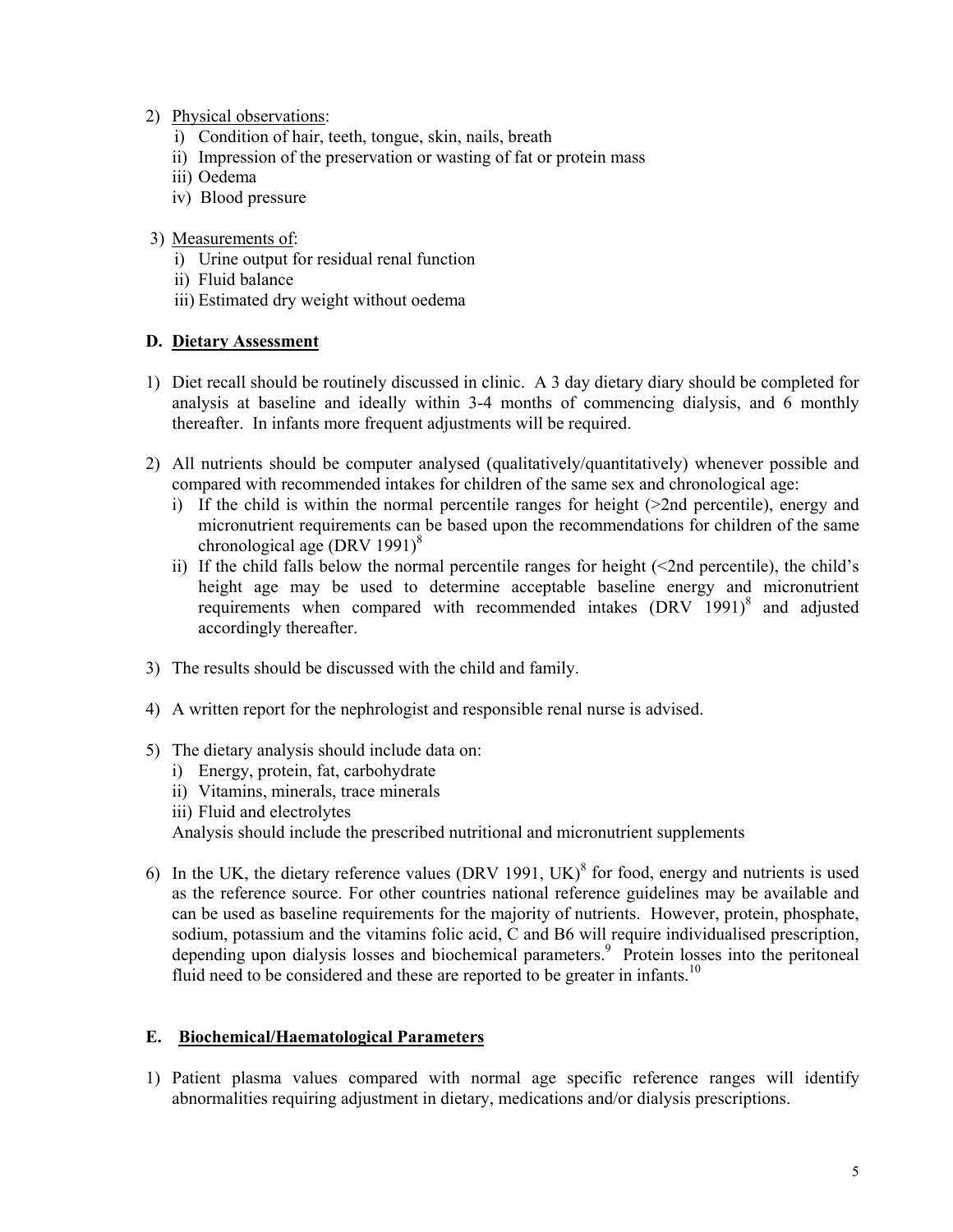- 2) The following indices should be measured at baseline and monthly thereafter:
	- i) Urea, creatinine, sodium, potassium, bicarbonate, albumin\*, calcium, phosphate, alkaline phosphatase
	- ii) Haemoglobin (Hb)
	- iii) Parathyroid hormone (PTH) especially if on Vitamin D metabolites. Intact PTH molecules should be assayed as this more accurately reflects parathyroid activity.
- 3) At baseline and 3 monthly thereafter:
	- i) Glucose
	- ii) % Hypochromic cells and ferritin or serum iron, ferritin and total iron binding capacity (% transferrin saturation TSAT)

 Cholesterol and triglycerides can be assessed at baseline but there is no firm agreement on frequency of monitoring or treatment for elevated levels.

\*Serum albumin levels can be affected by many factors and must be interpreted on an individual basis together with the nutritional and clinical assessment<sup>11</sup>.

## **F. Medications**

- 1) Children and their families should be advised on the correct administration and timing of medications to ensure compliance, optimise absorption and minimise potential side effects. Ongoing discussion with education and information about each medication should be routine within each dietetic interview with regular feedback to the medical, nursing staff and pharmacists. Adjustments of particular medications and dosages may be necessary.
- 2) Medications requiring particular monitoring:
	- i) Phosphate Binders

 Calcium Carbonate should be chewed or crushed to a fine powder or in solution, and taken with food at meal times usually three times daily.

 Calcium Acetate should be swallowed and not chewed. Sevelamer hydrochloride may be indicated when hypercalcaemia is a problem.

Aluminium hydroxide binders should be avoided.

(Oral iron supplements should not be taken with phosphate binders)

ii) Oral Iron Supplements<sup>12</sup>

 A dosage of 2-3mg/kg body wt/day is recommended and administered in 2-3 divided doses either one hour before or 2 hours after food. They should not be added to infant formulas or nutritional supplements. If possible they should be prescribed with vitamin C to enhance absorption. (It is important not to over-supplement with vitamin C for risk of increased oxalate formation).

 Iron supplements should ideally not be taken with phytate (cereals and legumes), tannins (tea, cocoa, chocolate) and dairy products which interfere with absorption.

- iii) Diuretics and Antihypertensives Can alter balance of minerals
- iv) Antibiotics

 May cause diarrhoea (sometimes confused with nutritional supplements/tube feeding) and some can interfere with vitamin metabolism

v) Micronutrient Supplements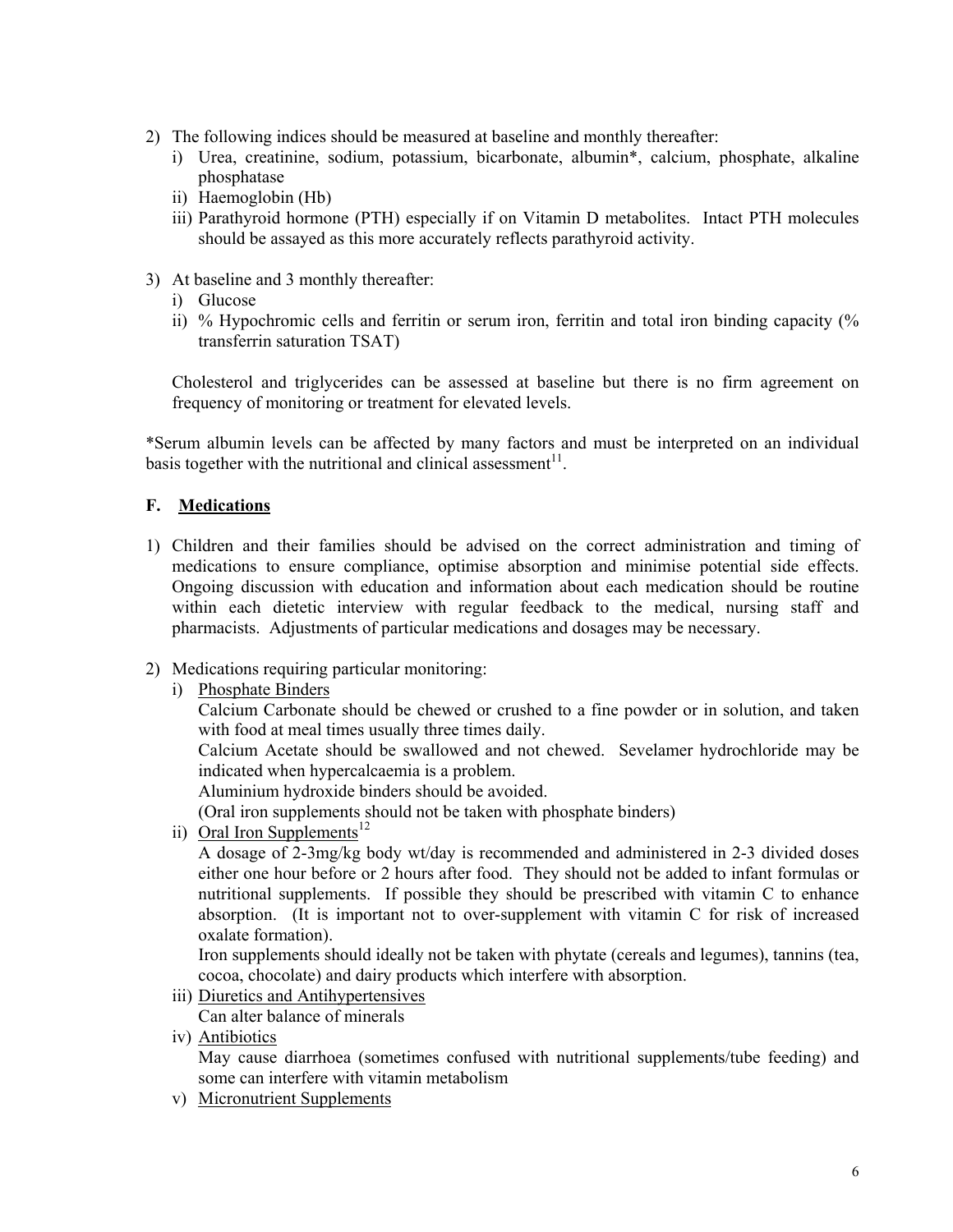Should be prescribed only following individualised dietary assessment and should account for the potential CPD losses of folic acid and vitamins C and B6 as shown in adult studies<sup>12</sup>. Recommended intakes are based on the reference nutrient intake (RNI, DRV 1991 $<sup>5</sup>$ ) and from</sup> the few paediatric studies available $^{13,14,15,16}$  would suggest intakes of:

- a) vitamin C 25 (infants)-60mg/day
- b) vitamin  $B_6$  0.2 (infants)-1.5mg/day
- c) folate 60 (infants)-400µg/day

 All other vitamins and trace minerals should meet with 100% of the reference nutrient intake (DRV, RNI 1991) with the exception of vitamin A, which should not exceed 100% of the RNI and should not be present in prescribed micronutrient preparations.<sup>3,14,17</sup>

### **G. Dialysis Prescription**

Dialysis prescriptions (dose of dialysis, dialysis cycle times, dialysis solution(s), ultrafiltration, urine output) should be monitored on a monthly basis in clinic by the nephrologist, renal nurse and dietitian. Ongoing monitoring should take place on a weekly basis by the renal nurse(s) by telephone with discussion at team meetings.

Dialysis adequacy assessments and peritoneal equilibrium tests are discussed in another guideline.

#### **H. More Detailed Assessments to Assess Body Composition**

- 1) Dual Energy Xray Absorptiometry (DEXA) is a non-invasive method to estimate bone mineral content, fat and lean body mass. It is not widely available and requires expertise in use and patient co-operation. Estimates may be confounded by variations in hydration states in PD patients. Moreover the cost of DEXA makes it feasible no more than annually.<sup>18</sup>
- 2) Bioelectrical Impedance (BI) allows the measurement of fat free mass in healthy children, but it is not widely available. However, it is fast, easily applied, repeatable and relatively inexpensive. It should be noted that results in PD patients may be confounded by variations in hydration states. It is debatable whether direct measures (resistance, reactance, phase angle, distance) or indirect (that is, equation derived) measures should be used in clinical practice. BI should only be used in combination with anthropometric/clinical assessments.<sup>18</sup>

Both DEXA and BI are not essential parameters to be included within the nutritional assessment process and will depend on individual unit protocol.

#### **I. Psychosocial Assessment**

- 1) As part of the overall nutritional assessment it is essential for the dietitian, as a key member of the multidisciplinary team, to become familiar with each child's psychosocial environment which includes:
	- i) Family/extended family dynamics
	- ii) Lifestyle, activities, exercise patterns
	- iii) Friends, hobbies
	- iv) Nursery/school attendance
	- v) Eating patterns in/out of home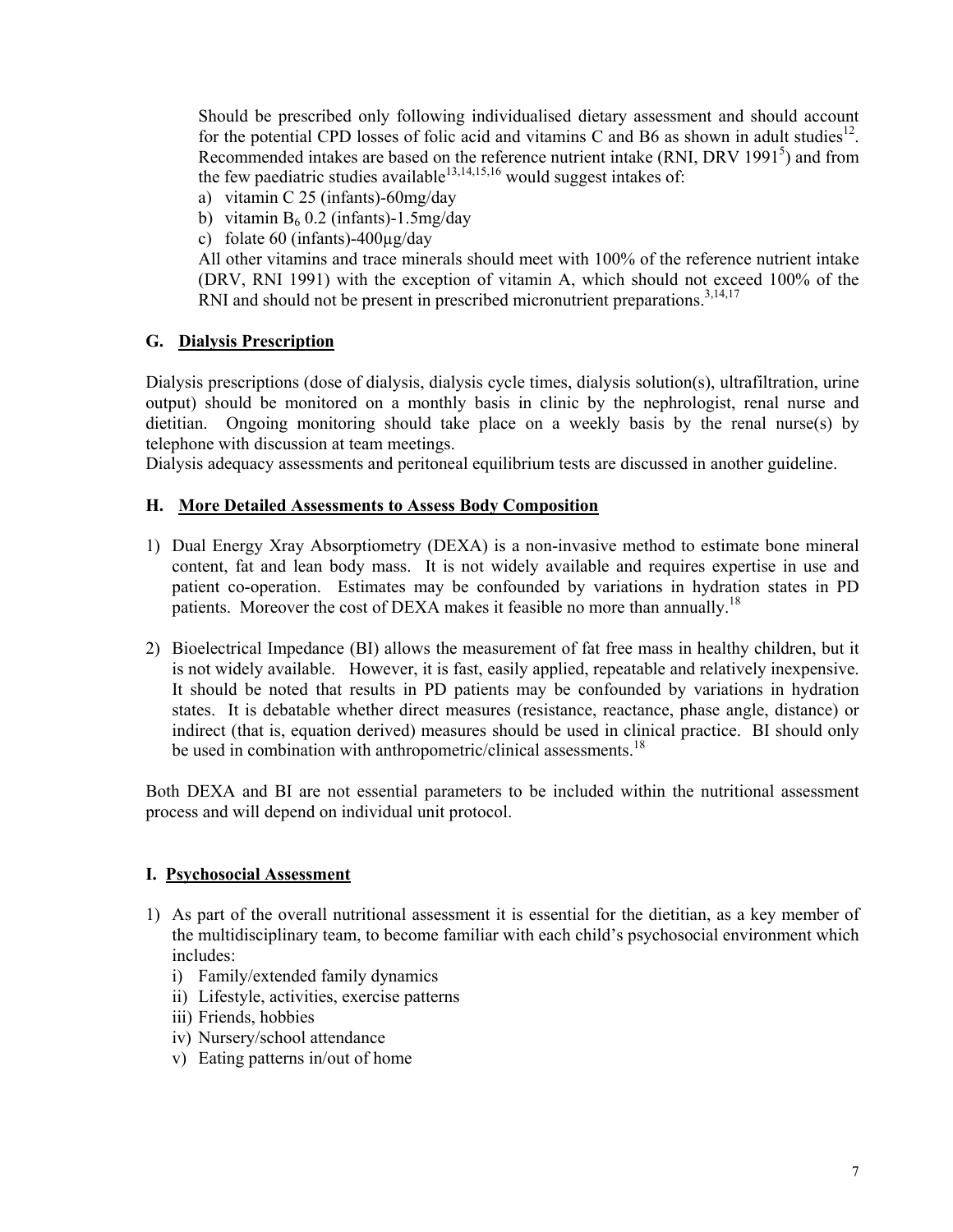2) A home visit made by the dietitian with the renal nurse or social worker prior to, or at the initiation of, a child onto a CPD programme is recommended. Further "update" visits at 6-12 months should be considered in children on combined enteral nutritional support and dialysis.<sup>19</sup>

## **J. Formulate Nutritional Prescription**

- 1) The dietitian having considered all of the nutritional assessment parameters will calculate individual nutritional requirements  $(Table 2)$ .<sup>1</sup> These goals will be discussed with the child, family and nephrologist to formulate the nutritional prescription.
- 2) The oral route should always be considered. However, the early initiation of enteral nutrition support with use of nutritional supplements given orally or via an enteral tube feeding route (gastrostomy or nasogastric tube) $20,21$  should be considered when:
	- i) the child's oral intake fails to meet recommended nutritional intakes and/or
	- ii) the child fails to maintain adequate growth velocity (for example, when weight, height and/or head circumference measurements begin to fall from percentiles and height velocity is consistently below the 25th percentile) and
	- iii) other non-nutritional causes are excluded.
- 3) All children, but particularly infants and children < 5 years of age should be considered for the combined initiation of dialysis and overnight enteral nutritional support via a gastrostomy button or nasogastric tube<sup>21</sup>. If enteral nutritional support via a tube feeding route is considered, it is essential for all team members to ensure a common philosophy with understanding of the ongoing support which will be required for this treatment to be successful.

 Team discussion followed by counselling of each child and family with the use of booklets, children's stories and videos is recommended. Meeting another child/family undergoing or having undergone such management is recommended.

- 4) Nutritional supplements suitable for paediatric use are shown in Table  $3<sup>1</sup>$ . These are the supplements commonly in use in the UK and can be compared to those available in other countries.
- 5) Age related normal weaning, feeding and eating skills should be encouraged.

## **K. Recombinant Human Growth Hormone (rhGH)**

Recombinant hGH would be considered in PD patients with growth potential only after nutritional parameters have been corrected along with acidosis, hyperphosphataemia and secondary hyperparathyroidism<sup>3</sup>. Evidence is accumulating that intensive nutritional support and adequate clearances in prepubertal patients promote normal and enhanced growth without rh $GH^{22,23}$ .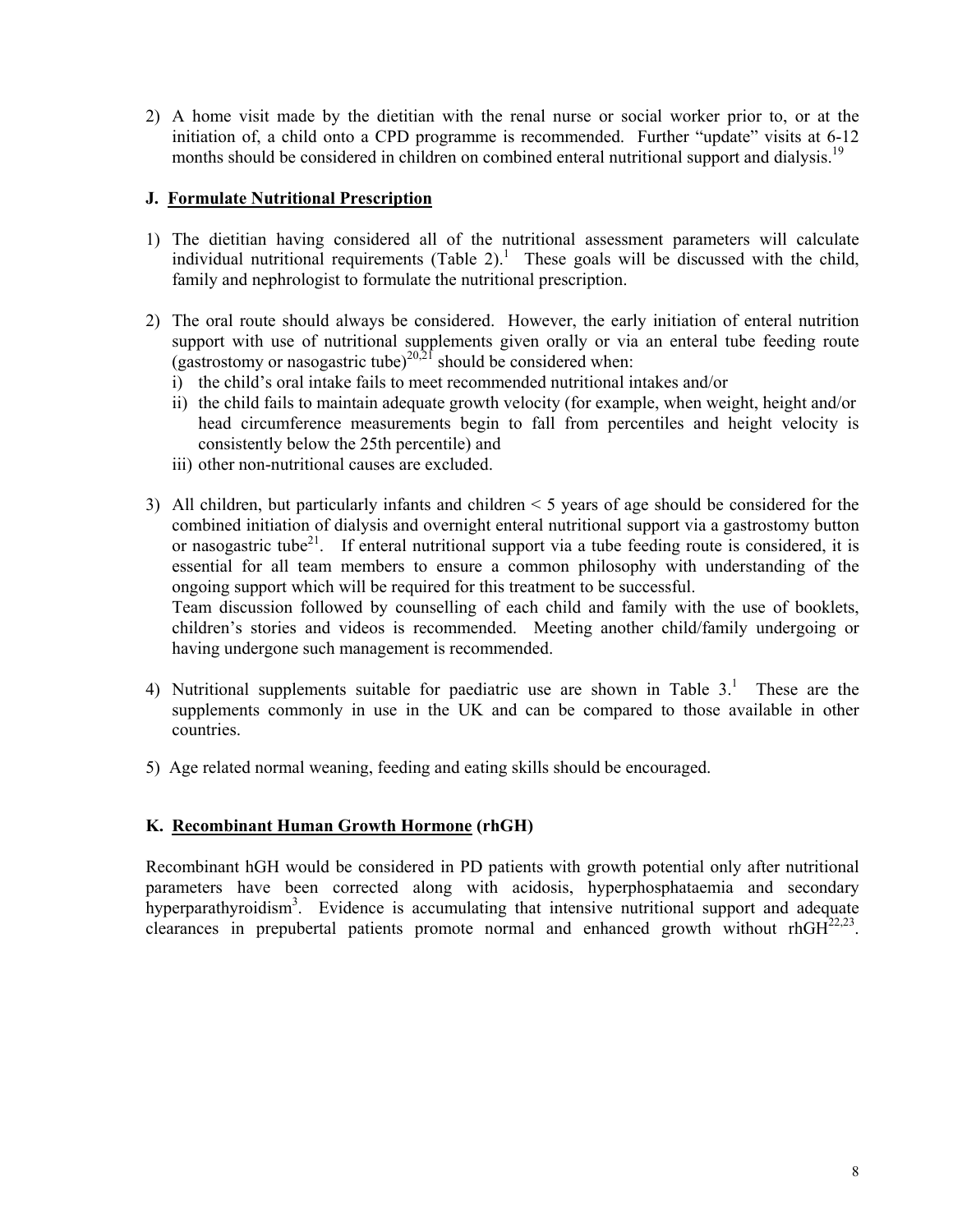

 Will depend on individual unit protocol and should only be used in combination with clinical, biochemical and anthropometric assessment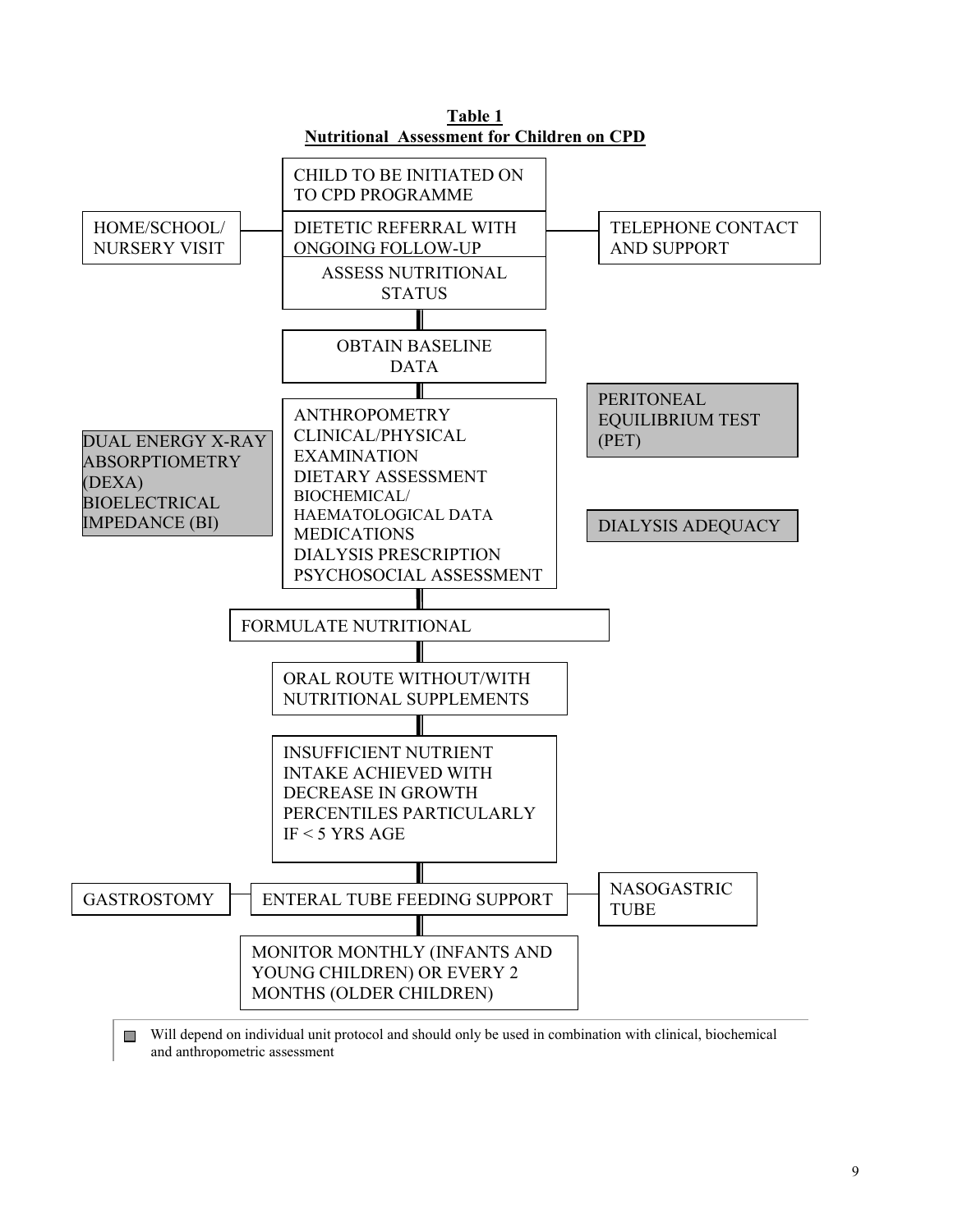|                            | Energy (kcal/kg body)     |         | Protein $(g/kg)$ | Phosphate             |
|----------------------------|---------------------------|---------|------------------|-----------------------|
|                            | wt/day)                   | (kJ)    | body wt/day)     | (mg/day)              |
|                            |                           |         |                  |                       |
| <b>Peritoneal dialysis</b> |                           |         |                  |                       |
| (CCPD/CAPD)                |                           |         |                  |                       |
| Infants                    |                           |         |                  |                       |
| Preterm                    | 120-180                   | 500-750 | $3.0 - 4.0$      | $<$ 400mg ( $<$ 10kg  |
| $0-0.5yr$                  | 115-150                   | 480-630 | $2.1 - 3.0$      | body weight)          |
| $0.5 - 1.0$                | 95-150                    | 400-630 | $2.0 - 3.0$      |                       |
| $1.0 - 2.0$                | 95-120                    | 400-500 | $20-30$          | $<$ 600mg (10-20 $kg$ |
|                            |                           |         |                  | body weight)          |
| Children/adolescents       |                           |         |                  |                       |
| 2.0-puberty                | Minimum of EAR for        |         | $1.5 - 2.0$      | $<800$ mg (20-40kg)   |
| pubertal                   | chronological age         |         | $1.4 - 1.8$      | body weight)          |
| post-pubertal              | (use height age if $\leq$ |         | $1.3 - 1.5$      |                       |
|                            | 2nd percentile for        |         |                  | $<$ 1000mg ( $>$ 40kg |
|                            | height)                   |         |                  | body weight)          |

**Table 2 Nutritional Recommendations for Children on CPD**<sup>1</sup>

These are guidelines which will require adjustments based on individual nutritional assessment EAR – Estimated average requirement (Dietary Reference Values, 1991)<sup>8</sup>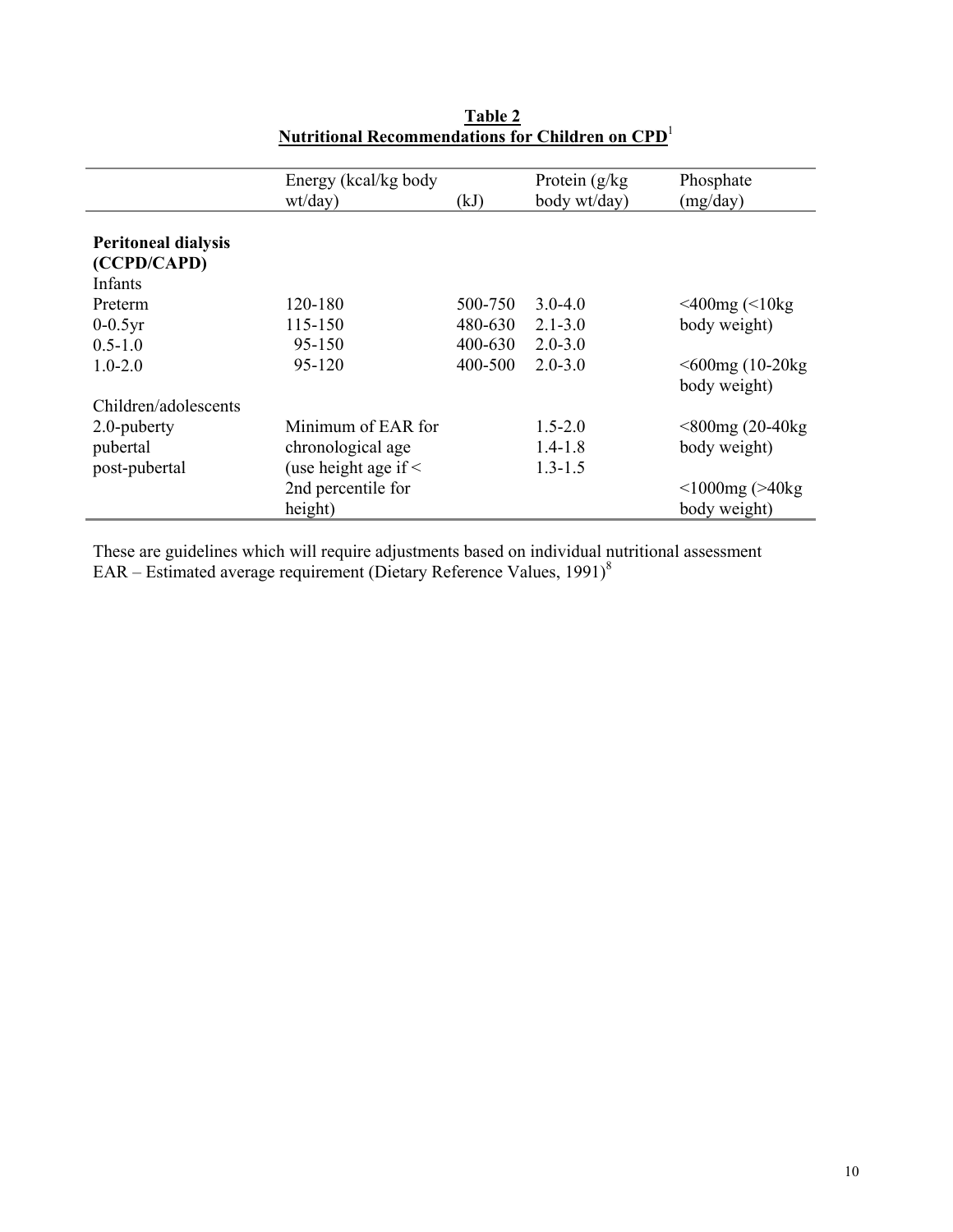| гчиншлагэчрришинэ<br>U5UU 101<br>Supplement                                                                                                                                                                                                                                                                                                                                                                                                                                                                                                                                                                                                                                                                                                            | VШ<br>(avanavit in tiit UIX)<br>Suggested Use                                                                                         |
|--------------------------------------------------------------------------------------------------------------------------------------------------------------------------------------------------------------------------------------------------------------------------------------------------------------------------------------------------------------------------------------------------------------------------------------------------------------------------------------------------------------------------------------------------------------------------------------------------------------------------------------------------------------------------------------------------------------------------------------------------------|---------------------------------------------------------------------------------------------------------------------------------------|
| Energy<br>Glucose polymers<br>(powder)                                                                                                                                                                                                                                                                                                                                                                                                                                                                                                                                                                                                                                                                                                                 | Add to infant formula, baby juice, cows' milk, water,<br>squash, fizzy drinks, tea, milk, ice cubes and lollies                       |
| eg Polycal, Supersoluble Maxijul (SHS Ltd), Polycose (Abbott Labs)<br>(liquid)                                                                                                                                                                                                                                                                                                                                                                                                                                                                                                                                                                                                                                                                         | Dilute with soda water, fizzy drinks of choice, squash                                                                                |
| eg Polycal (Nutricia Ltd), Maxijul (SHS Ltd)<br>Fat emulsion                                                                                                                                                                                                                                                                                                                                                                                                                                                                                                                                                                                                                                                                                           | (unless fluid restricted); add to jelly                                                                                               |
| eg Calogen, Liquigen (SHS Ltd)<br>Combined fat and carbohydrate<br>eg Supersoluble Duocal Powder, Liquid Duocal (SHS Ltd)                                                                                                                                                                                                                                                                                                                                                                                                                                                                                                                                                                                                                              | Add to infant formula, cows' milk, nutritionally<br>complete supplements                                                              |
| Protein<br>Protein powders<br>eg Protifar (Nutricia Ltd), Supersoluble Maxipro HBV (SHS Ltd),<br>Renapro (Kimal Ltd)                                                                                                                                                                                                                                                                                                                                                                                                                                                                                                                                                                                                                                   | Add to infant formula, Liquid Duocal, modular energy<br>components                                                                    |
| Renal Specific Infant Formula<br>Kindergen PROD (SHS Ltd)<br>Powder/100g (7.5g protein, 507kcal, 93mg phosphate, 3mmol<br>potassium, 10mmol sodium)<br>20g powder made up to 100ml with water (1.5g protein, 101kcal,<br>18.6mg phosphate, 0.6mmol potassium, 2mmol sodium                                                                                                                                                                                                                                                                                                                                                                                                                                                                             | A combination of Kindergen PROD with a normal<br>infant formula may be indicated to maintain plasma<br>phosphate and potassium levels |
| Nutritionally Complete<br>Nutrini (2.75g protein, 100kcal, 39mg phosphate, 2.6mmol potassium,<br>2.3mmol sodium/100ml) (Nutricia Ltd)<br>Nutrini Extra (3.4g protein, 150kcal, 50mg phosphate, 4mmol<br>potassium, 3.5mmol sodium/100ml) (Nutricia Ltd)<br>Fortijuce (4g protein, 125kcal, 60mg phosphate, 0.65mmol potassium,<br>0.52mmol sodium/100ml) (Nutricia Ltd)<br>Fortisip (5g protein, 150kcal, 80mg phosphate, 3.75mmol potassium,<br>3.44mmol sodium (sweet and neutral); 7.1mmol (savoury)/100ml<br>(Nutricia Ltd)<br>Suplena (3g protein, 201kcal, 79mg phosphate, 2.87mmol potassium,<br>3.48mmol sodium/100ml) (Ross Labs)<br>Nepro (6.99g protein, 200kcal, 72mg phosphate, 2.69mmol potassium,<br>3.48mmol sodium/100ml) (Ross Labs) | For oral<br>supplementary<br>feeding<br>or<br>tube<br>in<br>infants/children<br>$>8$ months age and weight $>8$ kg                    |
| Low Protein Milk Substitute<br>Sno-Pro (0.22g protein, 67kcal, <30mg phosphate, <1.3mmol<br>potassium, <3.3mmol sodium, <15mg calcium/100ml (SHS Ltd)<br>Renamil (nutritional composition will depend upon prescribed powder<br>to volume) (Kimal Ltd)                                                                                                                                                                                                                                                                                                                                                                                                                                                                                                 | Use as a substitute for cows' milk to reduce protein and<br>phosphate intakes                                                         |

**Table 3 Nutritional Supplements**<sup>1</sup> **Used for Children on CPD (available in the UK)**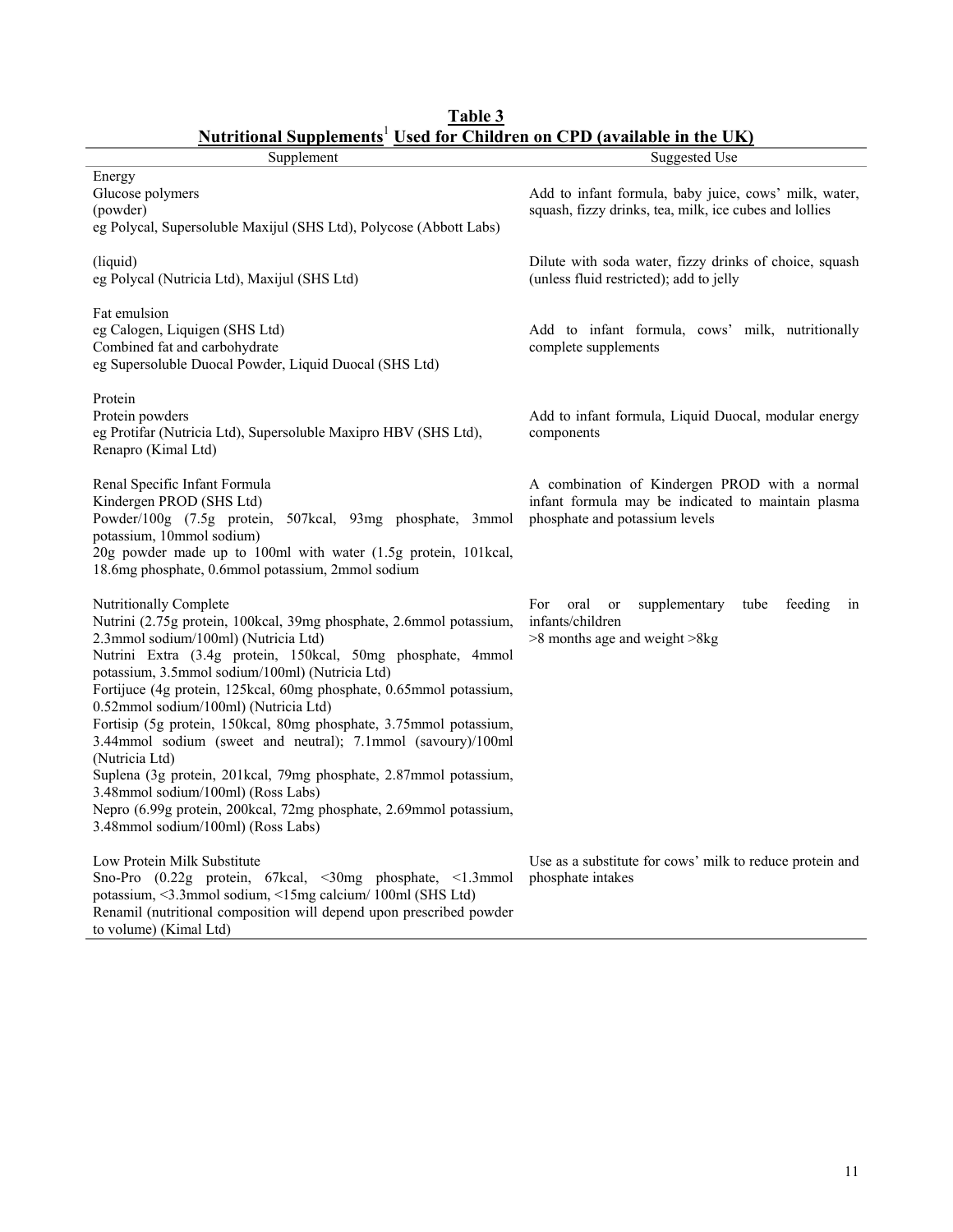#### **References**

- 1) Coleman JE. The kidney. In: Shaw V, Lawson M, eds. (2nd ed) Clinical Paediatric Dietetics Boston: Blackwell (*in press*)
- 2) Secker D, Pencharz MB. Nutritional therapy for children on CAPD/CCPD: Theory and practice. In: Fine RN, Alexander SR, Warady BA eds. CAPD/CCPD Children (2nd edition). Boston: Kluwer Academic 1998:567-603
- 3)  $K/DOOI<sup>TM</sup>$  clinical practice guidelines for nutrition in chronic renal failure II. Pediatric guidelines. *Am J Kid Dis* 2000;35(Suppl 2):S105-S136
- 4) Coleman JE, Norman LJ, Watson AR. Provision of dietetic care in children on chronic peritoneal dialysis *J Renal Nut* 1999;9:145-148
- 5) Watson AR, Gartland G on behalf of the European Paediatric Peritoneal Working Group. Guidelines by an ad hoc European committee on elective peritoneal dialysis in pediatric patients. *Perit Dial Int* (in press).
- 6) Frizancho AR. New norms of upper limb fat and muscle areas for assessment by nutritional status. *Am J Clin Nutr* 1981;34:2540-2545
- 7) Cole TJ, Freeman UV, Preece MA. Body mass index reference curves for the UK 1990. *Arch Dis Child* 1995;73:25-29
- 8) Department of Health Report on Health and Social Subjects No 41. *Dietary Reference Values for Food, Energy and Nutrients for the United Kingdom*. London:HMSO, 1991
- 9) Edefonti A, Picca M, Damioni B, Loi S, Chio L, Giani M, Consaluo G, Grassi MR. Dietary prescription based on estimated nitrogen balance during peritoneal dialysis. *Pediatr Nephrol* 1999;13:253-258
- 10) Quan A, Baum M. Protein losses in children on continuous cyclic peritoneal dialysis. *Pediatr Nephrol* 1996;10:728-731
- 11) Yeun JY, Kaysen GA. Factors influencing serum albumin in dialysis patients. *Am J Kidney Dis* 1998;32 (Suppl 4):S118-125.
- 12) Anonymous. European best practice guidelines for the management of anaemia in patients with chronic renal failure. Working Party for European Best Practice Guidelines for the Management of Anaemia in Patients with Chronic Renal Failure. *Nephrol Dial Transpl* 1999;14 (suppl 5):1- 50
- 13) Makoff R, Dwyer J, Rocco MV. Folic acid, pyridoxine, cobalamin and homocysteine and their relationship to cardiovascular disease in end-stage renal disease. *J Ren Nutr* 1996;6:2-11
- 14) Coleman JE. Micronutrient supplements for children. *Br J Ren Med* 1998;3:21-23.
- 15) Warady BA, Kriley M, Uri SA *et al*. Vitamin status of infants receiving long term peritoneal dialysis. *Paediatr Nephrol* 1994;8:354-356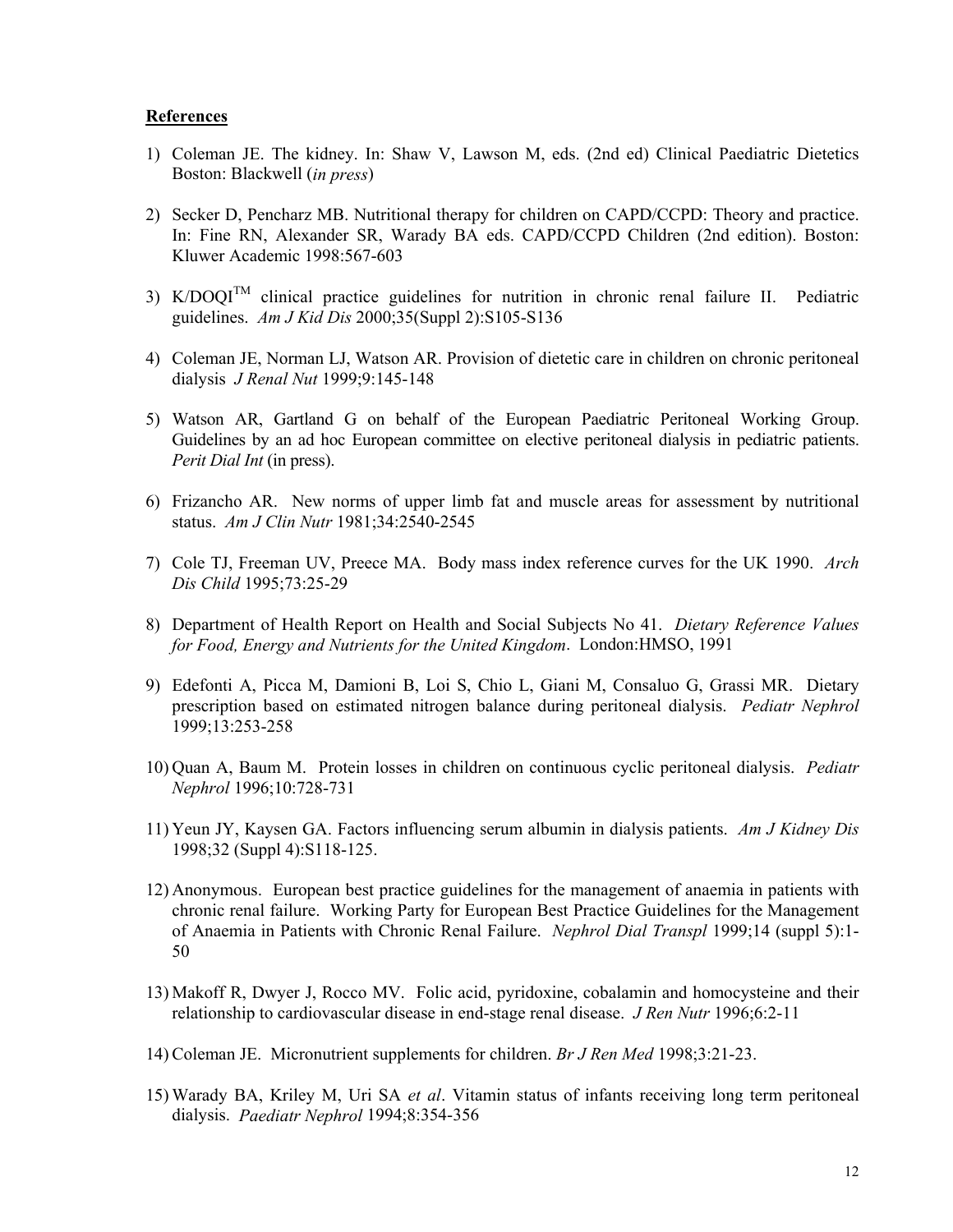- 16) Kriley M, Warady BA. Vitamin status of pediatric patients receiving long term peritoneal dialysis. *Am J Clin Nutr* 1991;53:1476-1479
- 17) Norman LJ, Coleman JE, Watson AR *et al* Nutritional supplements and elevated serum vitamin A levels in children on chronic dialysis *J Hum Nut Diet* 1996, 9 25-262
- 18) Schaefer F. Adequacy of peritoneal dialysis in children. In: Fine RN, Alexander SR, Warady BA, eds *CAPD/CCPD in Children* (2nd edition), Boston: Kluwer Academic Publishers, 1998:99-118.
- 19) Wright E, Gartland CE, Watson AR. An update programme for children on home peritoneal dialysis. *EDTNA/ERCA* 1995;3:25-27.
- 20) Watson AR, Coleman JE, Warady BA. When and how to use nasogastric and gastrostomy feeding for nutritional support in infants and children on CAPD/CCPD, in Fine RN, Alexander SR, Warady BA et al eds. *CAPD/CCPD Children* (2nd edition). Boston: Kluwer Academic 1998;281-301
- 21) Coleman JE, Watson AR, Rance CH, Moore E. Gastrostomy buttons for nutritional support on chronic dialysis. *Nephrol Dial Transplant* 1998;13:2041-2046.
- 22) Tom A, McCauley L, Bell L, Rodd C, Espinosa P, Yu G, Yu J, Girardin C, Sharma A. Growth during maintenance hemodialysis: Impact of enhanced nutrition and clearance. *J Pediatr* 1999;134:464-471.
- 23) Holtta T, Ronnholm K, Jalanko H, Holmberg C. Clinical outcome of pediatric patients on peritoneal dialysis under adequacy control. *Pediatr Nephrol* 2000 ;14 :889-897.